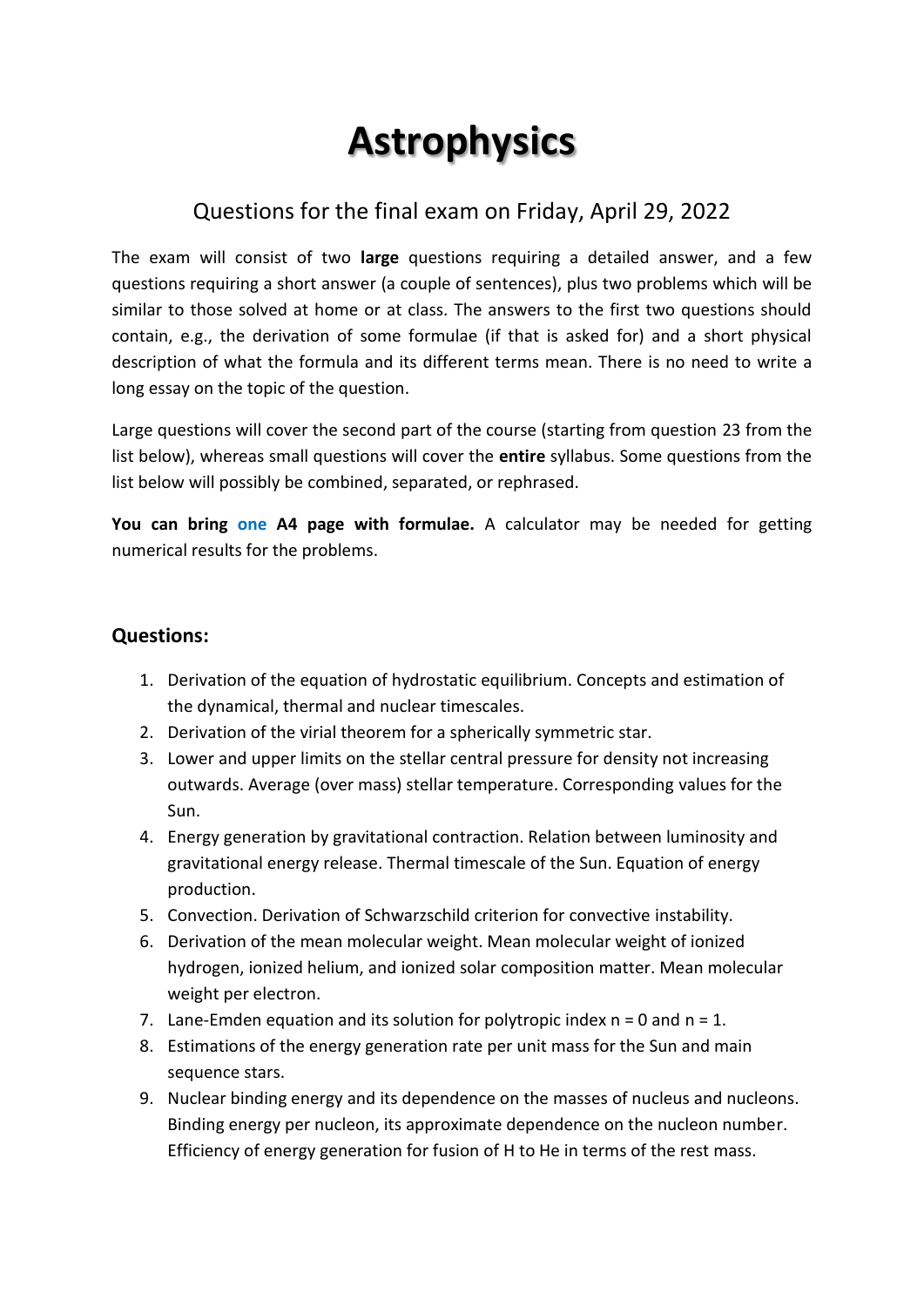- 10. Coulomb barrier. Temperature required for fusion of two protons if quantum effects are absent. Concept of quantum tunneling and Gamov peak.
- 11. pp-chain.
- 12. CNO-cycle.
- 13. He burning. Triple-α reaction.
- 14. Carbon, oxygen and silicon burning. Formation of the iron-group elements. s- and rprocess.
- 15. Electron gas degeneracy. Critical density for electron gas to be relativistic. Chandrasekhar mass, physical reasons for the existence of the maximum stable mass.
- 16. The equations of stellar structure.
- 17. Basic physics of star formation. The Jeans instability, mass, density, length.
- 18. Protostars and pre-main-sequence stars. The Hayashi track and the Henyey track.
- 19. Polytropic models. Derivation of the Lane-Emden equation from the equations of hydrostatic equilibrium, mass conservation and the polytropic relation.
- 20. Approximate evolutionary tracks of stars of various masses on H-R diagram. Main phases of evolution.
- 21. Main stages of evolution of solar-mass stars.
- 22. Approximate description of different evolutionary stages of massive stars and the timescales of nuclear burning.
- 23. Definition of a Stellar atmosphere. Spectral Types, Luminosity Classes, Magnitudes, Bolometric Flux and Bolometric Correction.
- 24. Specific and mean intensity, Flux & luminosity, Black body radiation, Effective temperature (Stefan-Boltzmann law), Brightness and Colour temperatures. Radiation density and pressure.
- 25. Describe what is meant by Local Thermodynamic Equilibrium (LTE). List the relevant microscopic physical processes obeyed by the gas and the radiation field in an LTE environment. State, with a brief explanation, for which types of stellar atmosphere LTE is a good or a poor approximation
- 26. Definitions and units of absorption coefficient, cross-section, optical depth, emission coefficient, source function. Source function in thermodynamic equilibrium (TE) and in the local thermodynamic equilibrium (LTE). What is the intensity of radiation in TE and LTE?
- 27. A simple form of the (parallel-ray) radiative transfer equation and its formal solution. Optically thin and optically thick cases. Origin of absorption and emission lines. Relation to the temperature gradient.
- 28. Radiative transfer equation in plane-parallel atmosphere. A formal solution. A case of source function as a linear function of optical depth, emergent intensity and flux. The Eddington-Barbier relation.
- 29. Explanation of Limb darkening. How limb darkening observations can be used to obtain the optical depth dependence of the temperature of a stellar photosphere?